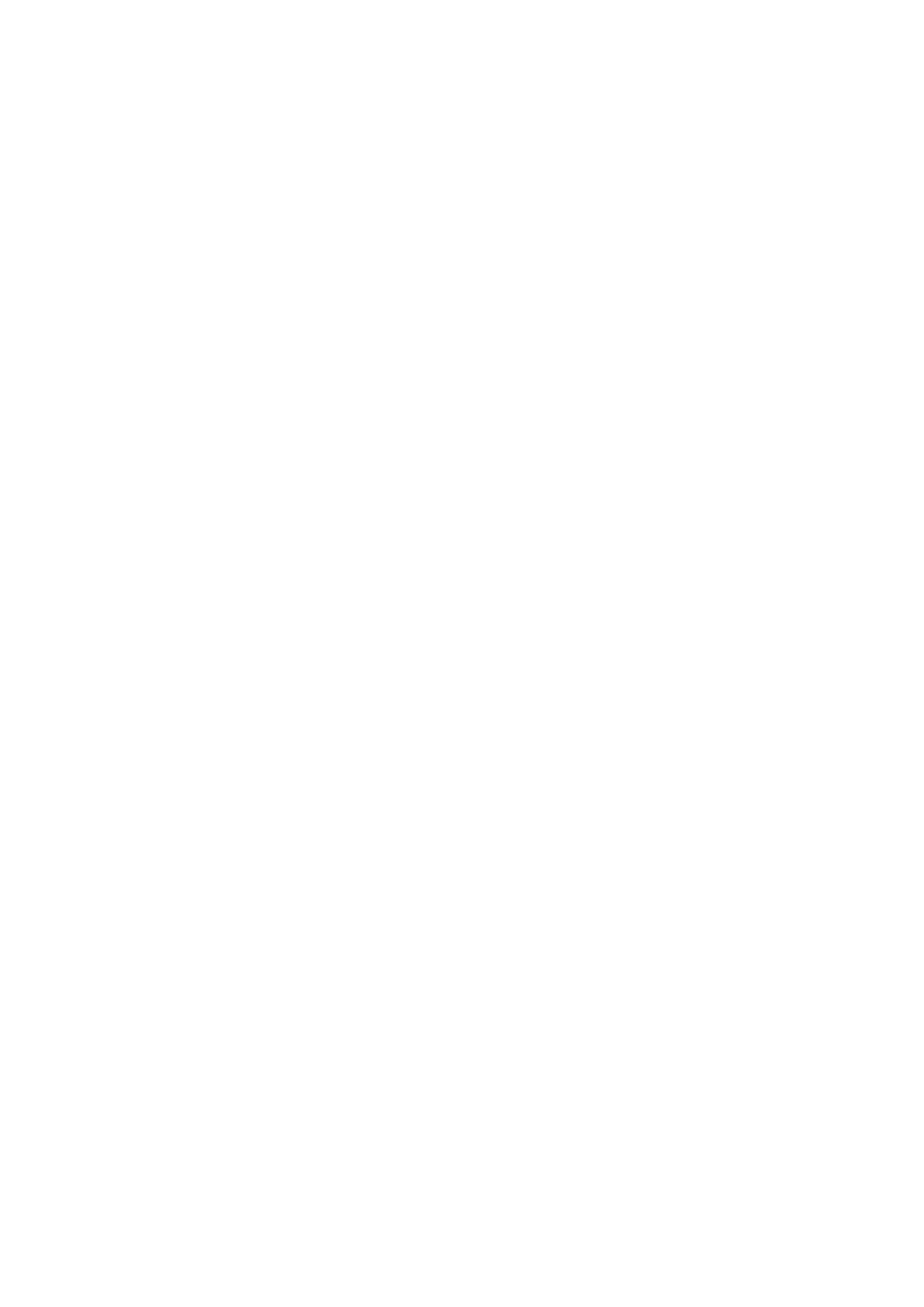Statutory Document No. 2018/0114



*Value Added Tax Act 1996*

# **FULFILMENT BUSINESSES REGULATIONS 2018**

*Laid before Tynwald: 15 May 2018 Coming into Operation:in accordance with regulation 2*

<span id="page-2-0"></span>The Treasury makes the following Regulations under sections 18H(3), 18N<sup>1</sup> and 95<sup>2</sup> of the Value Added Tax Act 1996.

## **PART 1 – PRELIMINARY PROVISIONS**

#### <span id="page-2-1"></span>**1 Title**

These Regulations are the Fulfilment Businesses Regulations 2018.

#### <span id="page-2-2"></span>**2 Commencement**

- (1) Subject to paragraph (2), these Regulations come into operation on 1 April 2018.
- (2) Parts 3 and 4 come into operation on
	- (a) 1 April 2018 in relation to dealing with contraventions mentioned in regulation 15(1)(a); and
	- (b) 1 April 2019 for all other purposes.

#### <span id="page-2-3"></span>**3 Interpretation**

In these Regulations —

"**application**" means an application under regulation 5;

"customer" means, in relation to a third country goods fulfilment business<sup>3</sup>, the person referred to in section 18G(1)(a) or (b) of the Value Added Tax Act 1996;

<sup>&</sup>lt;sup>2</sup> Section 95(1) of the Value Added Tax Act 1996 provides that regulations to which that subsection applies must be laid before Tynwald as soon as practicable after they are made, and if Tynwald at the sitting at which the regulations are laid or at the next following sitting resolves that the regulations shall be annulled, the regulations shall cease to have effect.



<sup>1</sup> Sections 18G to 18N of the Value Added Tax Act 1996 are inserted by SD 2018/0111.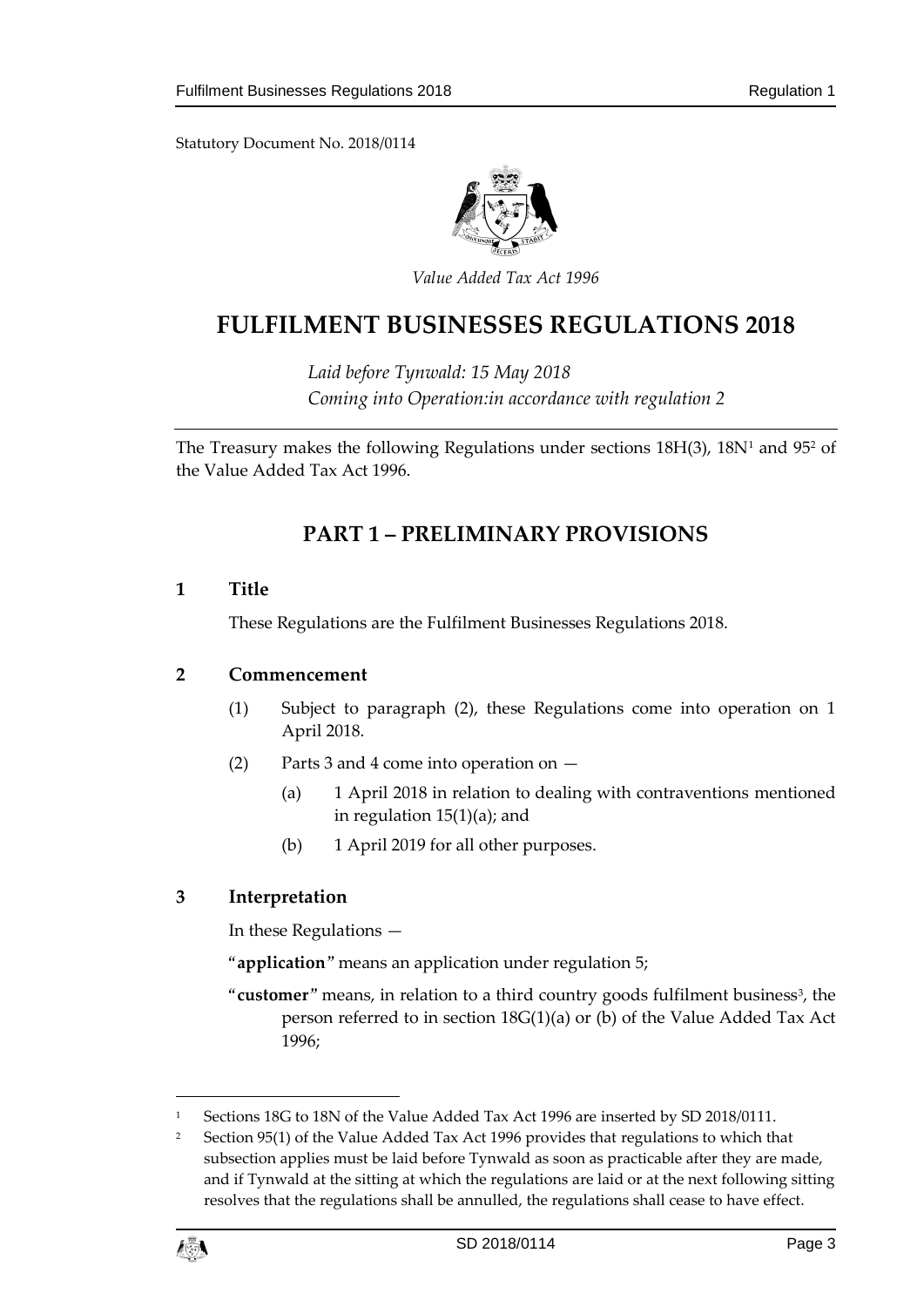"**notice**" means a notice in writing, including writing in electronic form;

- "**notice of approval**" means, in relation to an application for approval made under regulation  $5(1)(a)$ , a notice given by the Treasury in accordance with regulation  $7(1)(a)$  or  $7(3)(a)$ ;
- "**specified**" means specified in a notice published by the Treasury for the purposes of these Regulations, and "specify" is construed accordingly.

#### <span id="page-3-0"></span>**4 Applications and other communications with the Treasury**

- (1) An application or notification required to be made or given under these Regulations must be made or given —
	- (a) in any specified form;
	- (b) by any specified method; and
	- (c) providing any specified information.
- (2) The Treasury may specify that an application, or other communication with the Treasury, is to be made electronically.

## <span id="page-3-1"></span>**PART 2 – APPROVAL, VARIATION AND REVOCATION PROCEDURE**

#### <span id="page-3-2"></span>**5 Applications for approval and to vary an approval**

- (1) An application must be made to the Treasury
	- (a) for approval to carry on a third country goods fulfilment business; or
	- (b) to vary any condition or restriction to which an approval is subject.
- (2) An application under paragraph  $(1)(a)$  must be made on or before  $-$ 
	- (a) 30 June 2018, in the case of a person carrying on a third country goods fulfilment business as at 31 March 2018;
	- (b) 30 September 2018, in the case of a person who commences carrying on a third country goods fulfilment business between 1 April 2018 and 30 June 2018; and
	- (c) the later of 1 October 2018 and the day on which a person commences carrying on a third country goods fulfilment business, in all other cases.
- (3) An application under paragraph (1)(b) cannot be made if the variation is in respect of a decision which —



<sup>3</sup> The meaning of carrying on a third country goods fulfilment business is set out in section 18G(1) of the Value Added Tax Act 1996.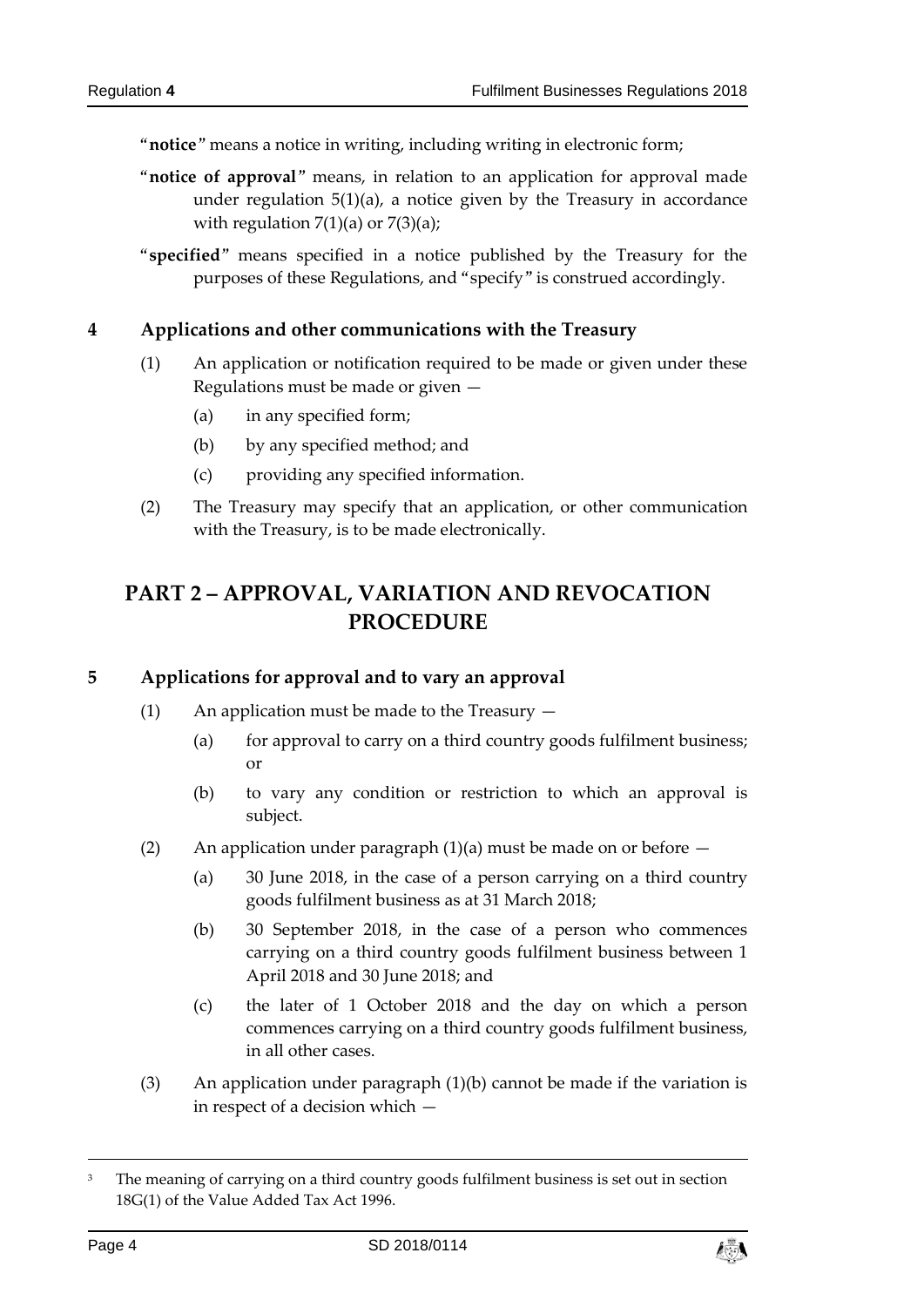- (a) is subject to  $-$ 
	- (i) review under section 83C (review by the Treasury) or section 83E (review out of time) of the Value Added Tax Act 1996<sup>4</sup> ; or
	- (ii) appeal under section 83G (bringing of appeals) of the Value Added Tax Act 1996; or
- (b) was confirmed on such review or appeal.

#### <span id="page-4-0"></span>**6 Amendment of an application**

- (1) An application may be amended by notification to the Treasury at any time before the Treasury has given notice under regulation 7(1) in relation to that application.
- (2) Where such an amendment is notified, the application is treated as made to the Treasury on the day the notification is received by the Treasury.

#### <span id="page-4-1"></span>**7 Response to an application**

- (1) The Treasury must, as soon as reasonably practicable after receiving an application, give notice to the applicant —
	- (a) accepting the application;
	- (b) rejecting the application; or
	- (c) requesting additional information or permission for the Treasury to inspect any premises from which the applicant will carry on the third country goods fulfilment business, or both, by or on a specific date.
- (2) Where an applicant
	- (a) fails to provide the additional information by the specific date; or
	- (b) fails to permit the inspection of premises on the specific date,

the application is treated as withdrawn on that date.

- (3) Where the Treasury has received the additional information requested or inspected the premises, the Treasury must, as soon as reasonably practicable after the later of the date of receipt or inspection, give notice to the applicant —
	- (a) accepting the application; or
	- (b) rejecting the application.
- (4) Where an application for approval is accepted, the notice under paragraph  $(1)(a)$  or  $(3)(a)$  must  $-$

<sup>4</sup> Sections 83A to 83G of the Value Added Tax Act 1996 were inserted by SD 218/09 and section 83G was amended by SD 2014/0217.



 $\overline{a}$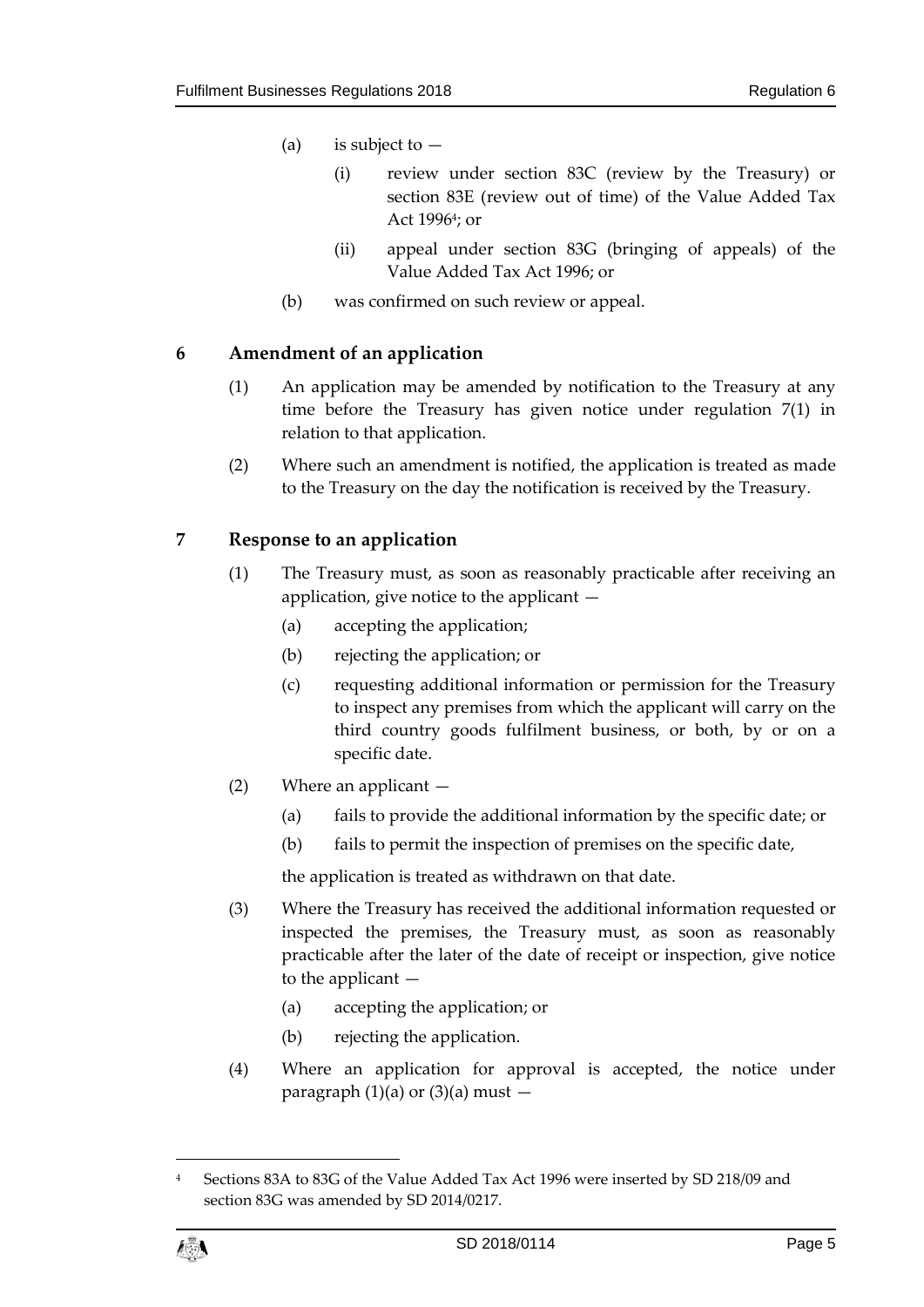- (a) include the unique reference number assigned by the Treasury to the approved person;
- (b) state the date from which approval has effect;
- (c) contain any condition or restriction imposed by the Treasury; and
- (d) refer to the obligations set out in Part 3 of these Regulations.
- (5) Where an application to vary any condition or restriction is accepted, the notice under paragraph  $(1)(a)$  or  $(3)(a)$  must  $-$ 
	- (a) state how the approval is varied; and
	- (b) state the date on which the variation has effect.
- (6) Where an application is rejected, the notice under paragraph (1)(b) or (3)(b) must give the reasons for the rejection.

#### <span id="page-5-0"></span>**8 Variation or revocation of approval by the Treasury**

Where the Treasury varies any condition or restriction to which an approval is subject or revokes an approval<sup>5</sup>, the Treasury must give notice of the variation or revocation to the approved person which —

- (a) states the date on which the variation or revocation has effect which cannot be earlier than the date the notice is given;
- (b) in the case of a variation, states how the approval is varied; and
- (c) gives the reasons for the variation or revocation.

## <span id="page-5-2"></span><span id="page-5-1"></span>**PART 3 – OBLIGATIONS IMPOSED ON APPROVED PERSONS**

#### **9 Customer not meeting Island obligations**

- (1) An approved person must notify the Treasury where the approved person knows or has reasonable grounds to suspect that a customer has not met a relevant obligation.
- (2) Notification must be given within 30 days beginning with the day on which the approved person first knows or has reasonable grounds to suspect that the customer has not met the relevant obligation.
- (3) If after 60 days beginning with the day on which the approved person first knows or has reasonable grounds to suspect that a customer has not met a relevant obligation, the approved person still knows or has reasonable grounds to suspect that the customer is not meeting a relevant obligation, the approved person must cease to carry on a third country goods fulfilment business with that customer as soon as reasonably practicable.



<sup>&</sup>lt;sup>5</sup> Under section 18H(4) of the Value Added Tax Act 1996 the Treasury may at any time for reasonable cause vary the terms of, or revoke, an approval under that section.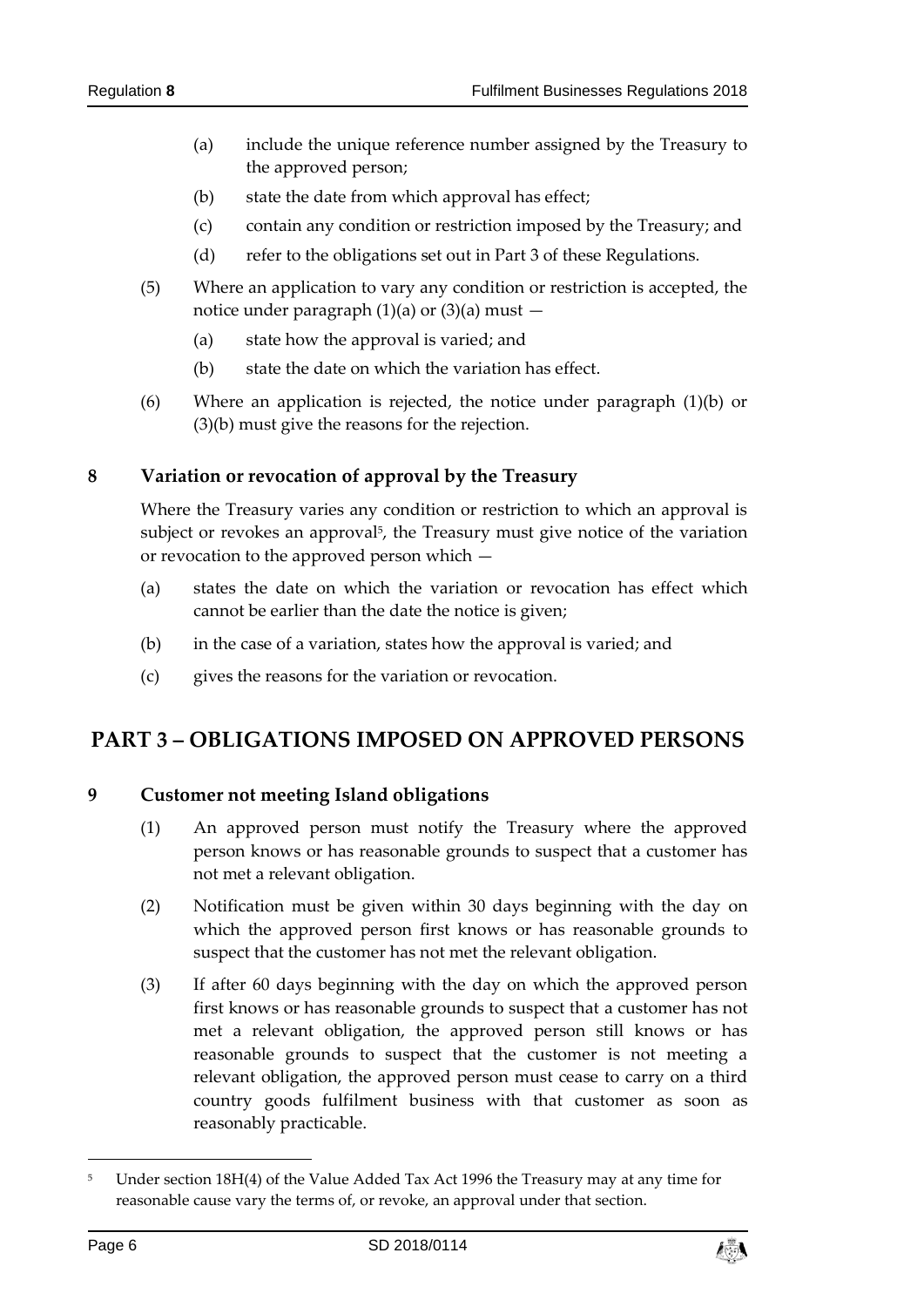- (4) An approved person must not commence business by way of a third country goods fulfilment business with a person where the approved person knows or has reasonable grounds to suspect that the person has not met a relevant obligation.
- (5) In this regulation and regulation 10, a "**relevant obligation**" means a VAT or customs duty obligation under legislation in the Island in relation to third country goods.

#### <span id="page-6-0"></span>**10 Notice to a customer of Island obligations**

- (1) An approved person must give a notice to each customer that  $-$ 
	- (a) contains specified information relating to relevant obligations;
	- (b) states that the approved person must notify the Treasury where the approved person knows or has reasonable grounds to suspect that the customer has not met a relevant obligation;
	- (c) states that the approved person must as soon as reasonably practicable cease to carry on a third country goods fulfilment business with that customer if, within 60 days beginning with the day on which the approved person first knows or has reasonable grounds to suspect that the customer has not met a relevant obligation, the approved person knows or has reasonable grounds to suspect that the customer is still not meeting a relevant obligation; and
	- (d) states that if the approved person fails to comply with the approved person's obligations under regulation 9(1) and (2) (referred to in paragraph (b) or (c)), the approved person may be liable to a penalty of £3,000 for each failure and may have their approval to carry on a third country goods fulfilment business revoked.
- (2) A notice under paragraph (1) must be given to a customer on or before the latest of —
	- (a) 30 April 2019;
	- (b) the end of the period of 30 days beginning with the day on which the approved person receives a notice of approval; and
	- (c) the end of the period of 30 days beginning with the day on which the approved person begins to carry on a third country goods fulfilment business with that customer.
- (3) Where the specified information referred to in paragraph (1)(a) is amended by the Treasury, an approved person must give further notice to all of that person's customers containing the amended specified information within 30 days beginning with the day on which the approved person is notified by the Treasury of the amendment.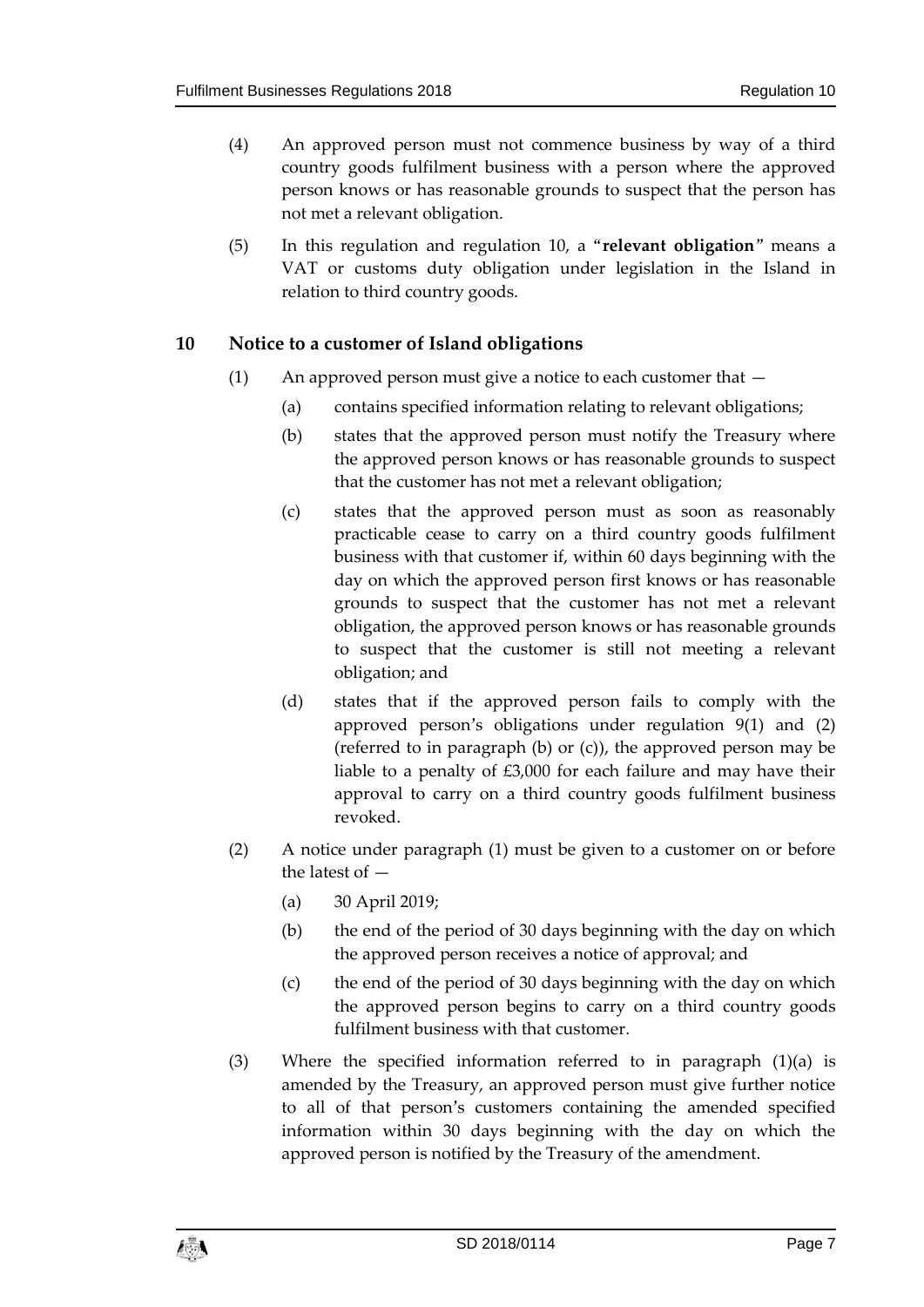#### <span id="page-7-0"></span>**11 Customer due diligence and record keeping**

- (1) An approved person must maintain a record of the following information —
	- (a) the name and contact details of each customer;
	- (b) the VAT registration number of each customer or, in cases where a customer is exempt from VAT registration, the reference number relating to that customer's exemption from VAT registration issued by the Treasury or Her Majesty's Revenue and Customs;
	- (c) a description of the type and quantity of the third country goods stored for each customer;
	- (d) any import entry number of the third country goods stored for each customer;
	- (e) the country to which the third country goods are delivered from storage;
	- (f) a copy of the notice required to be given to each customer under regulation 10; and
	- (g) any specified further information relating to customers and third country goods.
- (2) The information in paragraph  $(1)$  must be  $-$ 
	- (a) preserved for a period of 6 years beginning on the date the information is first held by the approved person; and
	- (b) made available for inspection by an officer when required.
- (3) In this regulation, "**officer**" has the same meaning given in section 184(1) of the Customs and Excise Management Act 1986.

#### <span id="page-7-1"></span>**12 Verification of a customer's VAT registration number**

- (1) An approved person must verify the
	- (a) VAT registration number; or
	- (b) reference number relating to a customer's exemption from VAT registration issued by the Treasury or Her Majesty's Revenue and Customs ("VAT exemption reference number"),

held in relation to each customer in accordance with any specified verification process.

- (2) Verification in relation to each customer, must be
	- (a) carried out for the first time on or before the latest of  $-$ 
		- (i) 30 April 2019;



<sup>6</sup> An import entry number may be assigned to a consignment on entry to the Island or the United Kingdom, for administrative purposes.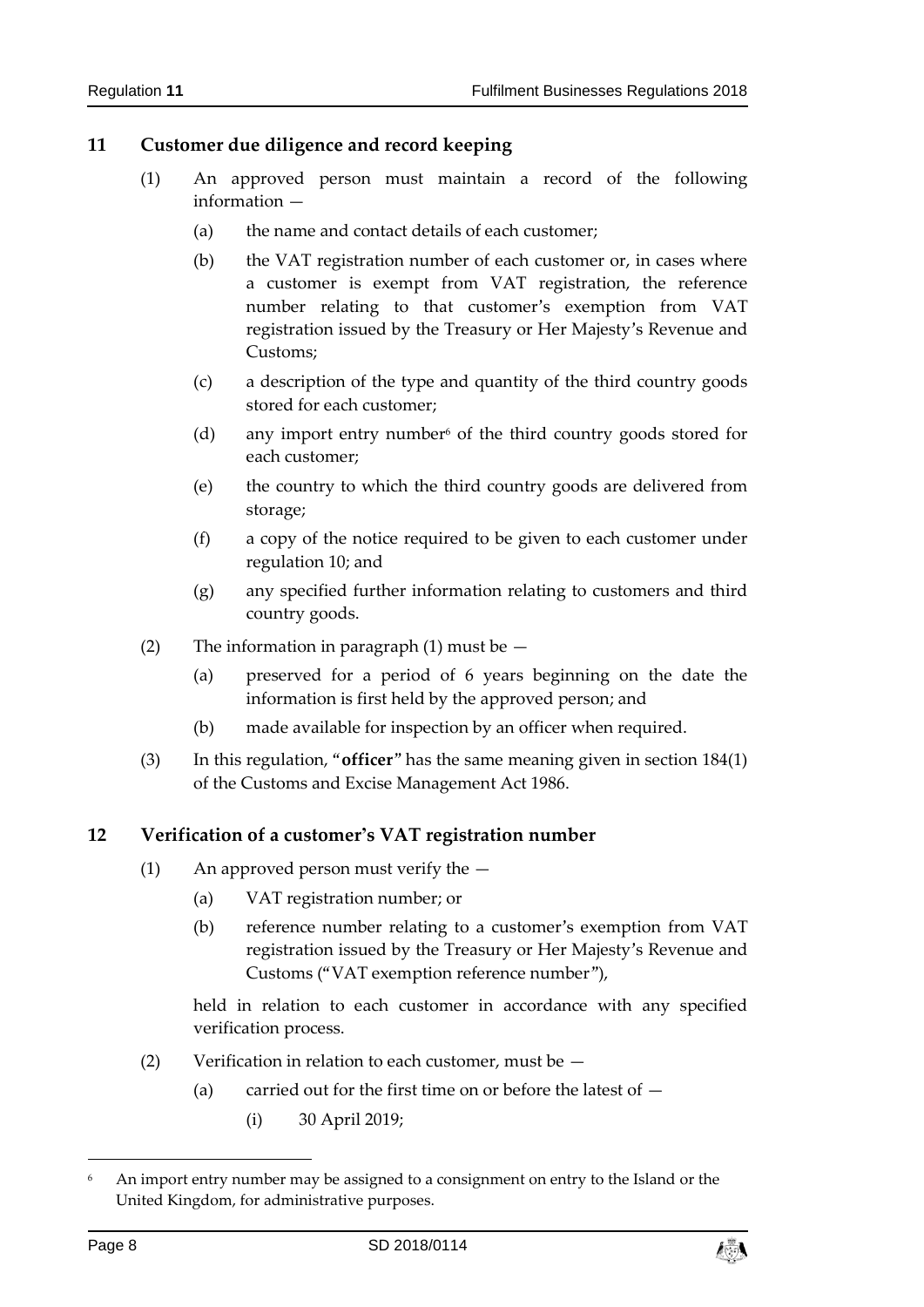- (ii) the end of the period of 30 days beginning with the day on which the approved person received a notice of approval; and
- (iii) the end of the period of 60 days beginning with the day on which the approved person begins to carry on a third country goods fulfilment business with a customer; and
- (b) repeated in accordance with a specified frequency or, if different, the frequency set out in the notice of approval.
- (3) If the verification process does not verify a customer VAT registration number or VAT exemption reference number, an approved person must notify the Treasury, within 30 days beginning with the day on which the verification is carried out.

#### <span id="page-8-0"></span>**13 Change to registered details**

- (1) An approved person must notify the Treasury of any change in the registered details relating to that person.
- (2) Notification must be given on or before the later of 30 April 2019 and the end of the period of 30 days beginning with the day on which the change occurred.
- (3) In this regulation, "**registered details**" means such specified information relating to approved persons which is contained in the register of approved persons<sup>7</sup> .

#### <span id="page-8-1"></span>**14 Ceasing to carry on a third country goods fulfilment business**

<span id="page-8-2"></span>Where an approved person has ceased to carry on a third country goods fulfilment business, that person must notify the Treasury within 30 days beginning with the day on which the activity ceased.

#### **PART 4 – PENALTIES**

#### <span id="page-8-3"></span>**15 Penalty assessment**

- (1) The Treasury may assess a penalty where a person fails to comply with —
	- (a) the requirements set out in regulation  $5(2)$ ;
	- (b) any condition or restriction to which an approval is subject; or
	- (c) the obligations set out in Part 3.

Under section 18I(1) of the Value Added Tax Act 1996 the Treasury must maintain a register of approved persons.



 $\overline{a}$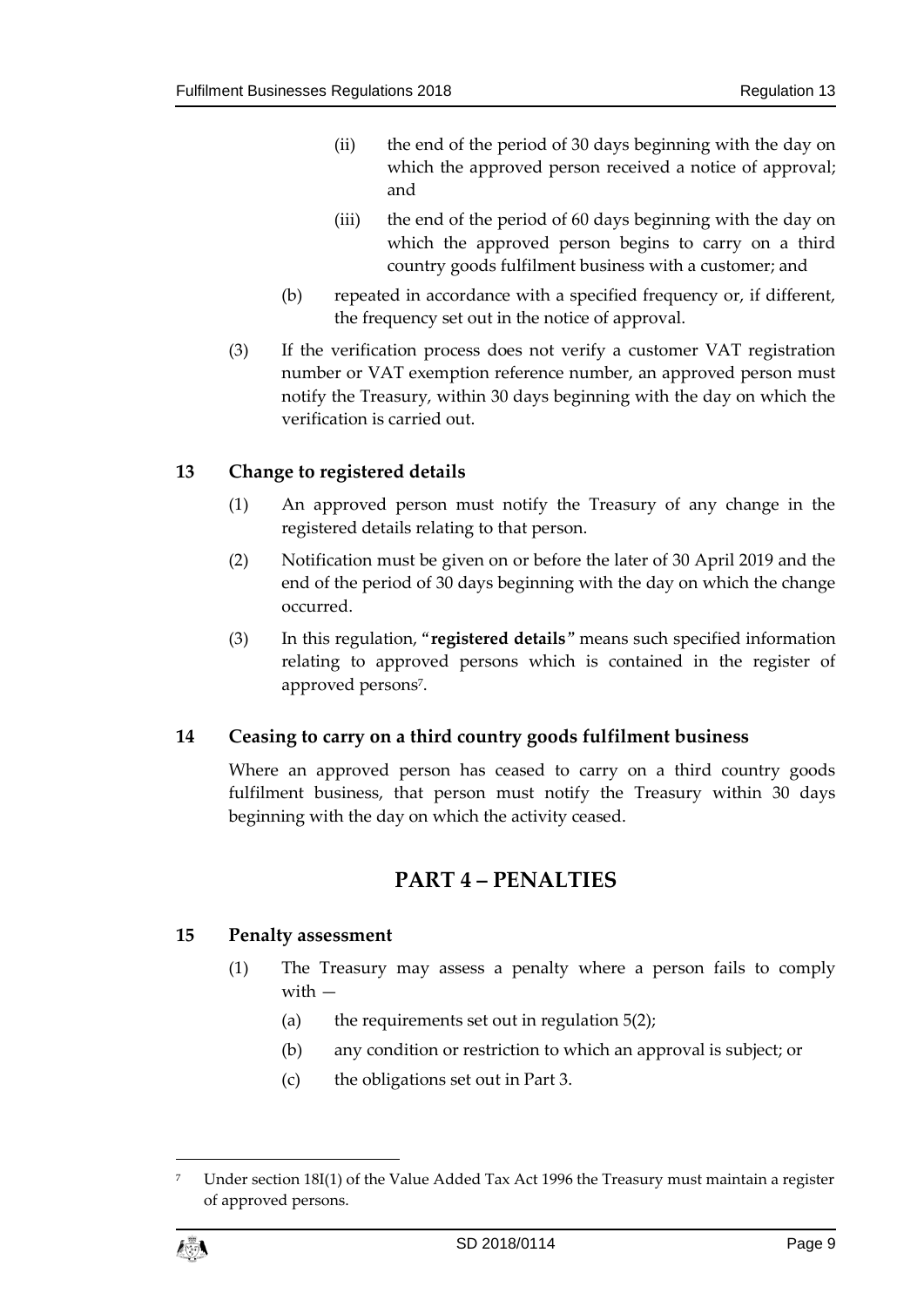- (2) In this Part references to a "**contravention**" are to failing to comply with the requirements, conditions, restrictions or obligations mentioned in paragraph  $(1)(a)$  to  $(c)$ .
- (3) If the Treasury assesses a penalty it must give notice to the person who is liable for the penalty.
- (4) A notice under paragraph (3) must state the contravention in respect of which the penalty is assessed.
- (5) An assessment of a penalty under this Part may not be made later than one year after evidence of facts sufficient in the opinion of the Treasury to indicate the contravention comes to its knowledge.
- (6) Two or more contraventions may be treated by the Treasury as a single contravention for the purposes of assessing a penalty under this Part.

#### <span id="page-9-0"></span>**16 Amount of penalty**

- (1) The amount of the penalty is  $-$ 
	- (a) £500 for a contravention of the requirement imposed under regulation 5(2);
	- (b) subject to paragraph (2), £500 for each month that a contravention referred to in sub-paragraph (a) continues;
	- (c) £3,000 for each contravention of the obligations imposed under regulation 9; and
	- (d) in all other cases, £500 for each contravention.
- (2) The total amount of penalties under paragraph (1)(a) and (1)(b) must not exceed £3,000.

#### <span id="page-9-1"></span>**17 Special reduction**

- (1) If the Treasury thinks it right because of special circumstances, it may reduce a penalty under this Part.
- (2) In paragraph (1), "**special circumstances**" does not include inability to pay.

#### <span id="page-9-2"></span>**18 Reasonable excuse**

- (1) Liability to a penalty does not arise under this Part if the person who would otherwise be liable for the penalty satisfies the Treasury or (on an appeal made to the VAT and Duties Tribunal) the Tribunal that there is a reasonable excuse for the contravention.
- (2) For the purposes of paragraph (1), reliance on another person to do anything is not a reasonable excuse unless the person otherwise liable for the penalty took reasonable care to avoid the contravention.

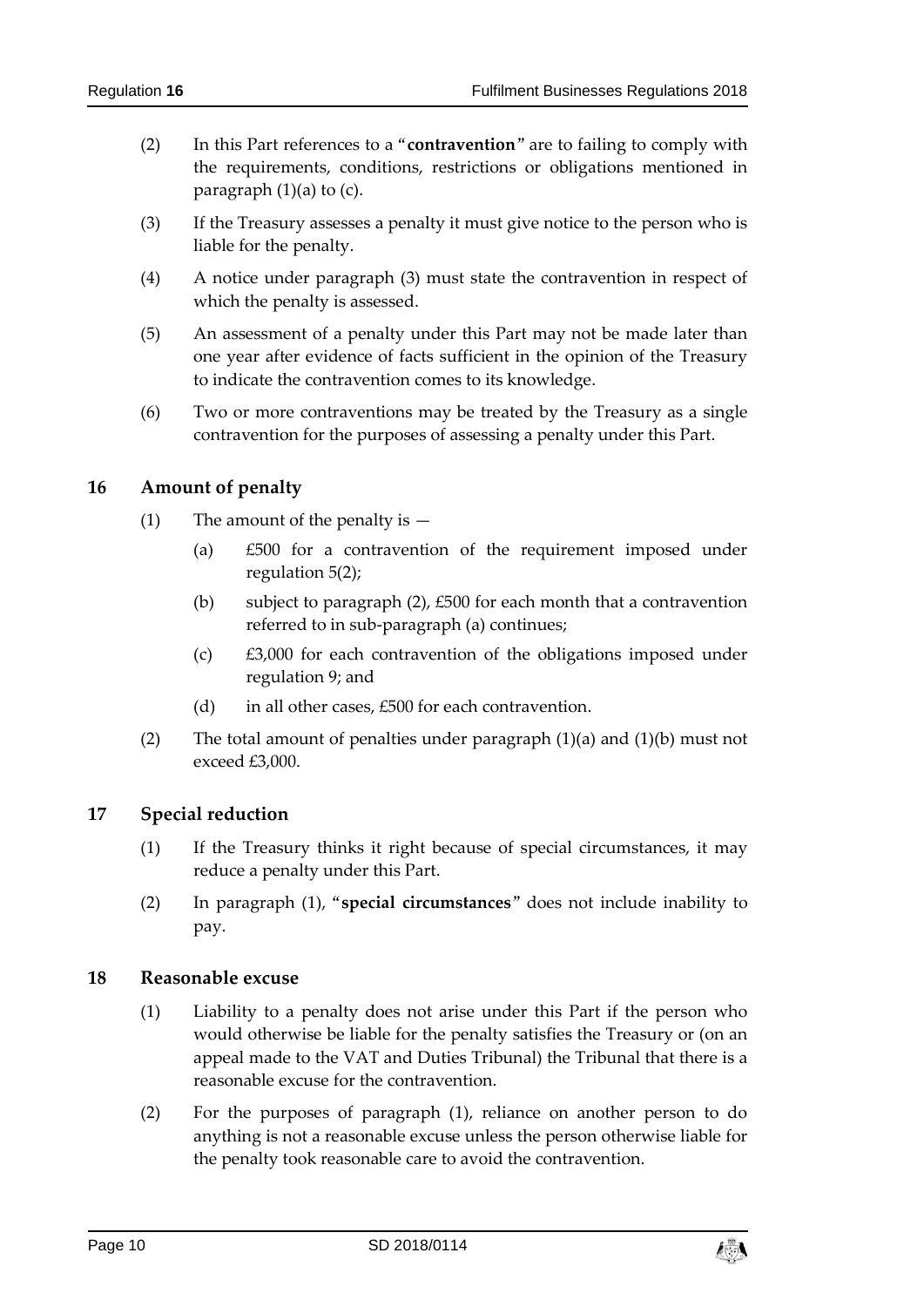(3) In this regulation the "**VAT and Duties Tribunal**" or "**Tribunal**" means the tribunal constituted in accordance with Schedule 13 to the Value Added Tax Act 1996.

#### <span id="page-10-0"></span>**19 Payment and recovery**

- (1) A penalty payable under this Part must be paid before the end of the period of 30 days beginning with the day on which notification of the penalty is issued.
- (2) A penalty under this Part is recoverable as a debt due to the Crown.

#### **MADE 28TH MARCH 2018**

**A L CANNAN** *Minister for the Treasury*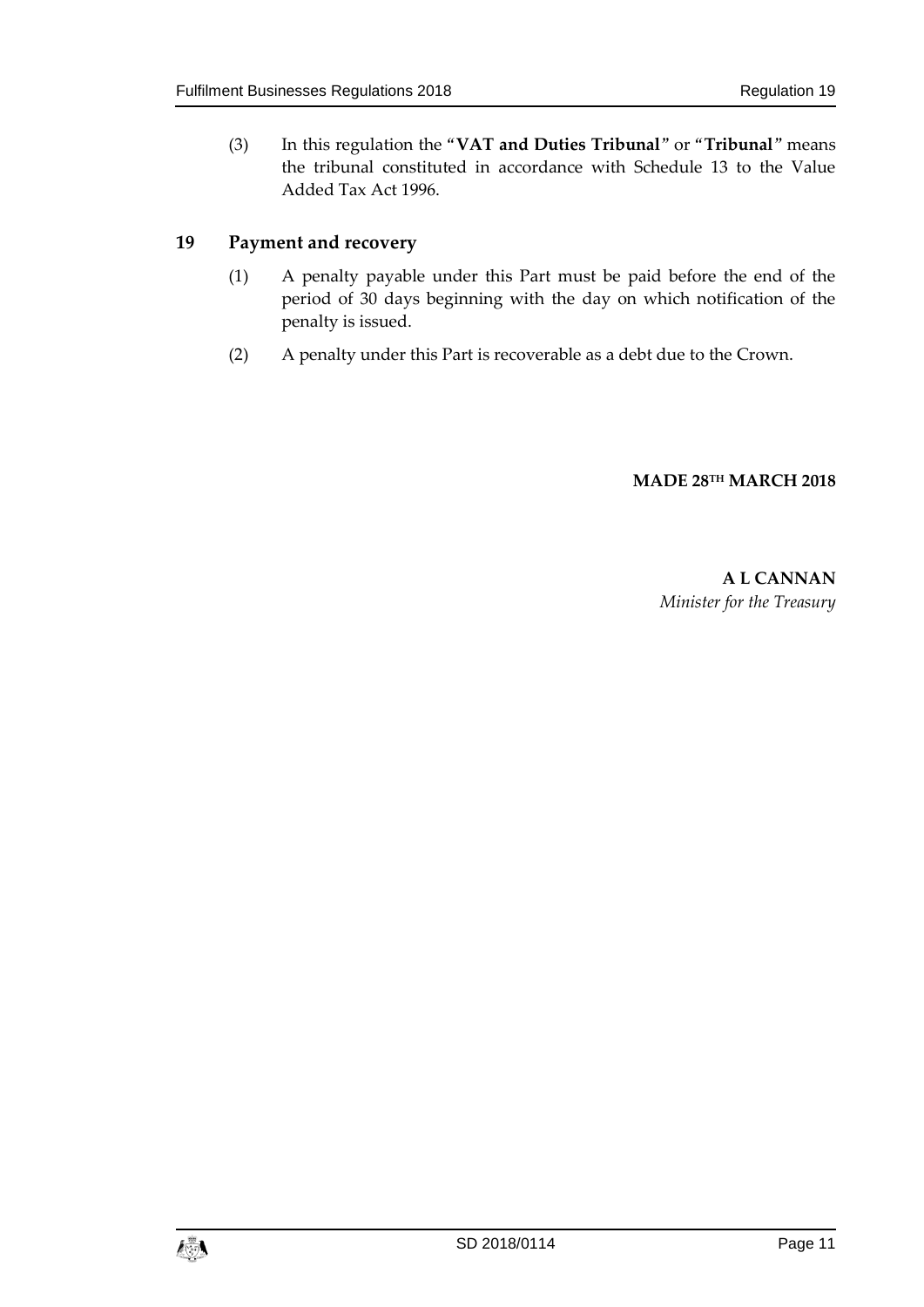#### *EXPLANATORY NOTE*

#### *(This note is not part of the Regulations)*

These Regulations set out the detailed framework for the Fulfilment House Due Diligence Scheme (the "Scheme"), and correspond to legislation introduced in the United Kingdom, which the Island is obliged to follow under the Customs and Excise Agreement 1979.

The Scheme applies to fulfilment houses operating in the Island that handle imported goods on behalf of third parties located outside the United Kingdom and the European Union.

The Regulations are made under sections 18H(3) and 18N of the Value Added Tax Act 1996, which are inserted by the Value Added Tax Act 1996 (Fulfilment Businesses) Order 2018<sup>8</sup> .

Part 2 of the Regulations deals with the approval process of the Scheme including —

- a) how and when to make an application for approval;
- b) how the Treasury will respond to an application; and
- c) the procedure for varying or revoking an approval.

Part 3 of the Regulations imposes obligations on approved persons, including —

- a) not starting a new third country goods fulfilment business with a person, or continuing an existing third country goods fulfilment business with a customer, that the approved person knows or has reasonable grounds to suspect is not meeting a VAT or customs duty obligation. The approved person must also notify the Treasury when they become aware or suspect that a customer is not meeting those obligations;
- b) giving notice to all third country customers;
- c) conducting due diligence checks on third country customers and maintaining records of those checks;
- d) verifying a third country customer's VAT registration number or VAT exemption reference number and notifying the Treasury of discrepancies;
- e) notifying the Treasury of changes in registered details; and
- f) telling the Treasury when they cease to carry on a third country goods fulfilment business.



SD 2018/0111.